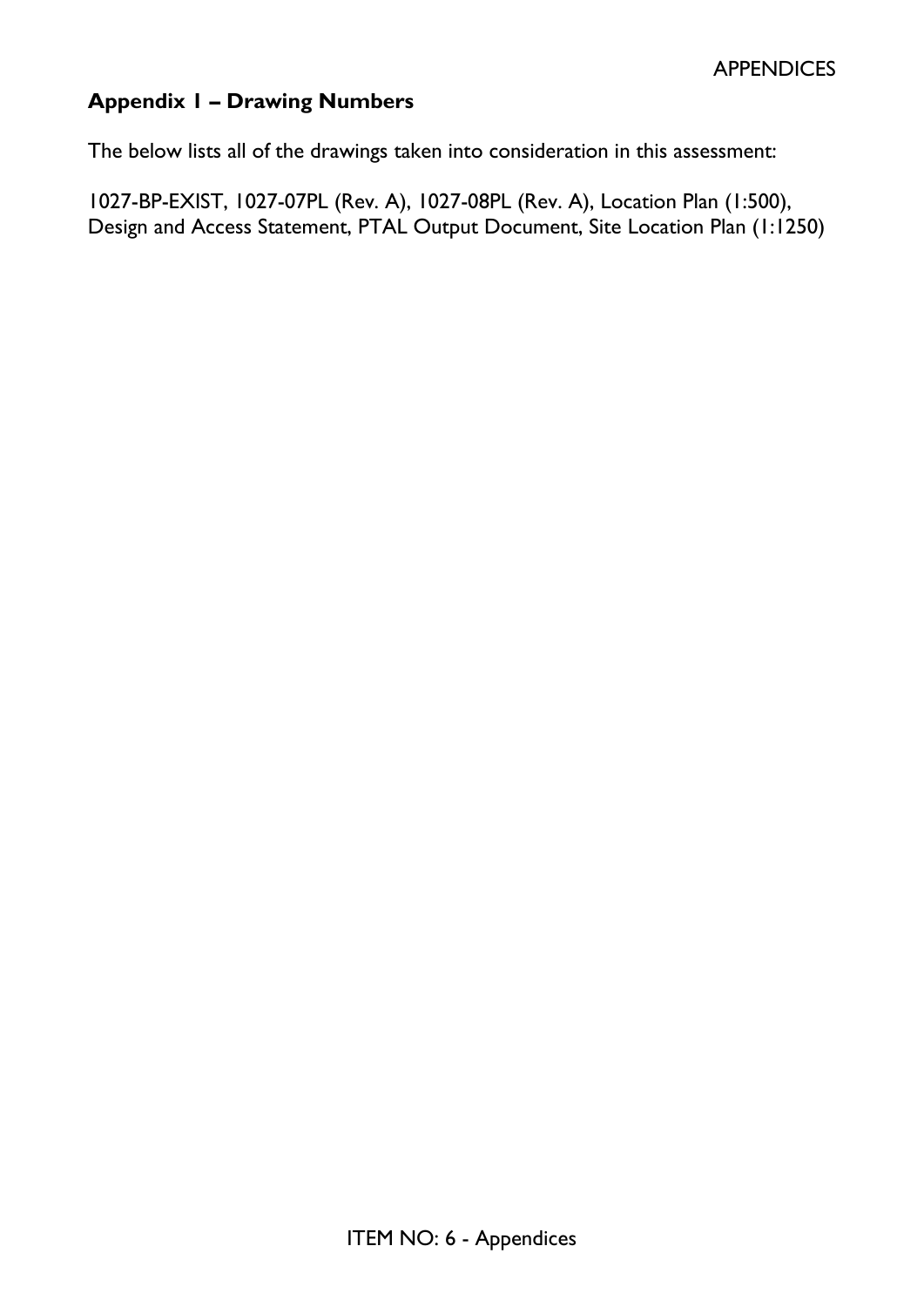# **Appendix 2 – Conditions and Informatives**

#### **1. Conditions and Reasons for Application Reference 20/3775/F:**

01. The development hereby permitted shall be carried out in accordance with the following approved plans:

1027-BP-EXIST, 1027-07PL (Rev. A), 1027-08PL (Rev. A), Location Plan (1:500), Design and Access Statement, PTAL Output Document, Site Location Plan (1:1250)

*Reason: For the avoidance of doubt and in the interests of proper planning.*

02.The premises shall only be used as a house in multiple occupation (C4) for a maximum of six residents.

*Reason: To allow the Local Planning Authority to assess the impact of any further intensification of use on the living environment of occupiers, amenity of neighbouring residents and the character of the area, in accordance with policies D3 and D6 of the London Plan (2021), policies H1, DH1 and DH(b) of the Royal Greenwich Local Plan: Core Strategy with Detailed Policies (July 2014), Residential Extensions, Basements and Conversions Guidance SPD (Dec 2018) (SPD) and Royal Borough of Greenwich Standards for Houses in Multiple Occupation (Standards for HMOs)*

03.a)Within one month of the date of this decision, the layout and details of the refuse storage units, recycling facilities and refuse collection storage, including plan, elevation and materiality details, associated with the use hereby approved shall be submitted to the local planning authority for subsequent approval. The refuse storage must at a minimum have  $5 \times 240$ L bins.

b) The storage and recycling facilities shall in all respects be constructed in accordance with the approved details prior to the occupation of the development and maintained for the lifetime of the development.

*Reason: To ensure that adequate refuse/recycling facilities are proposed and to ensure that the appearance of any storage facilities would be acceptable in design terms. This is to ensure compliance with Policies SI7 and SI8 of the London Plan (2021) and Policies H5, DH1 and DH(a) of the Royal Greenwich Local Plan: Core Strategy with Detailed Policies (July 2014).*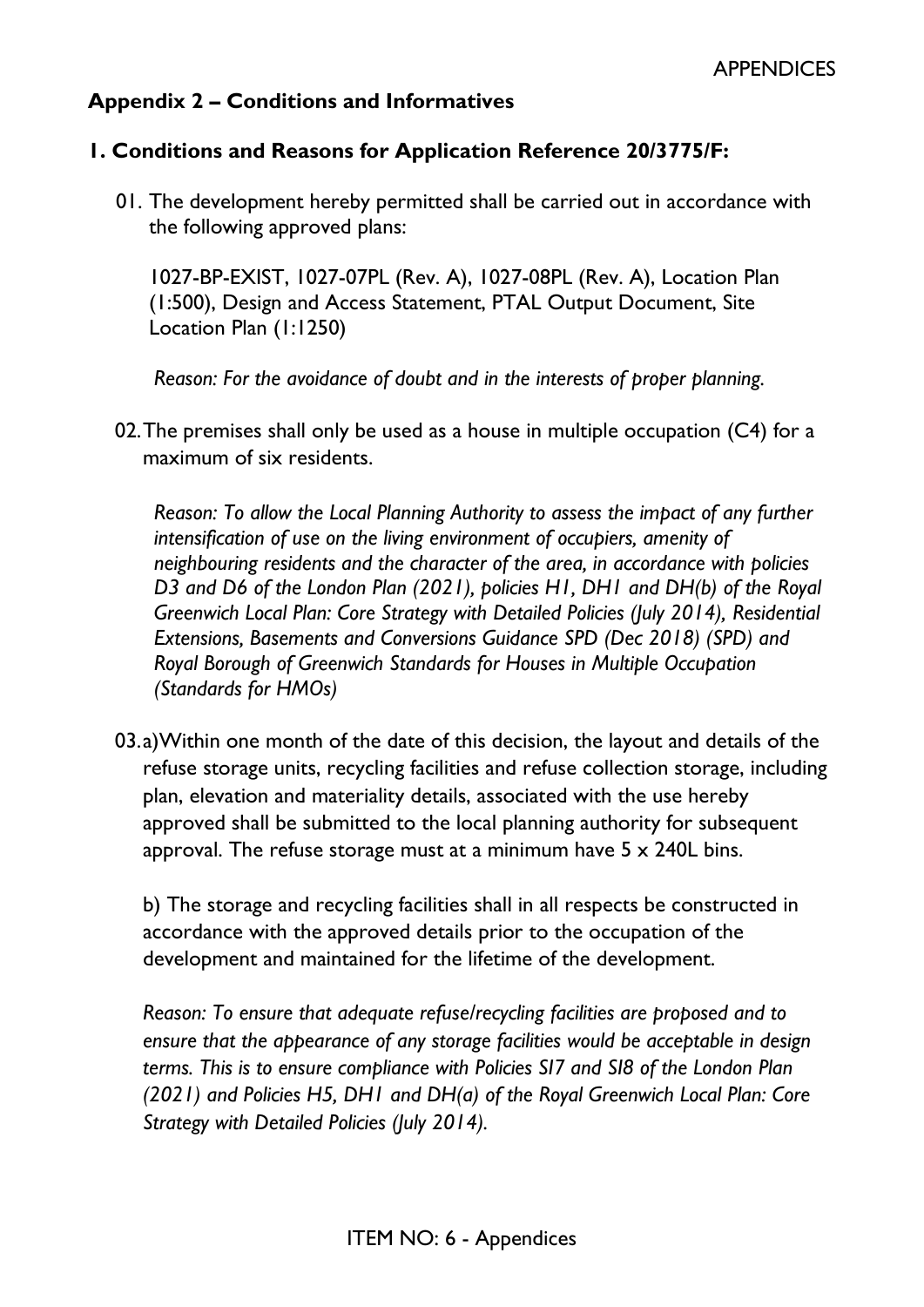- 04.a) Within one month of the date of this decision, details of the cycle parking associated with the use hereby permitted shall be submitted to the local authority for subsequent approval. Details shall include the following:
	- Detailed drawings (elevations and plans at a suitable scale) to show the appearance, siting and design of the covered and secure cycle storage facilities.
	- Type of Cycle Parking Mechanism Proposed
	- Details of the proposed materiality of the cycle parking units

*Reason: To promote sustainable travel and to ensure that the appearance of any storage facilities would be acceptable in design terms. To ensure compliance with Policy T5 of the London Plan (2021) and DH1, DH(a), IM4, IM(b) and IM(c) of the Royal Greenwich Local Plan: Core Strategy with Detailed Policies (July 2014).* 

## **2. Informative(s) for Application Reference 20/3775/F:**

01.Positive and Proactive Statement: The Council engages with all applicants in a positive and proactive way through specific pre-application enquiries and the detailed advice available on the Council's website. On this particular application, positive discussions took place which resulted in further information being submitted.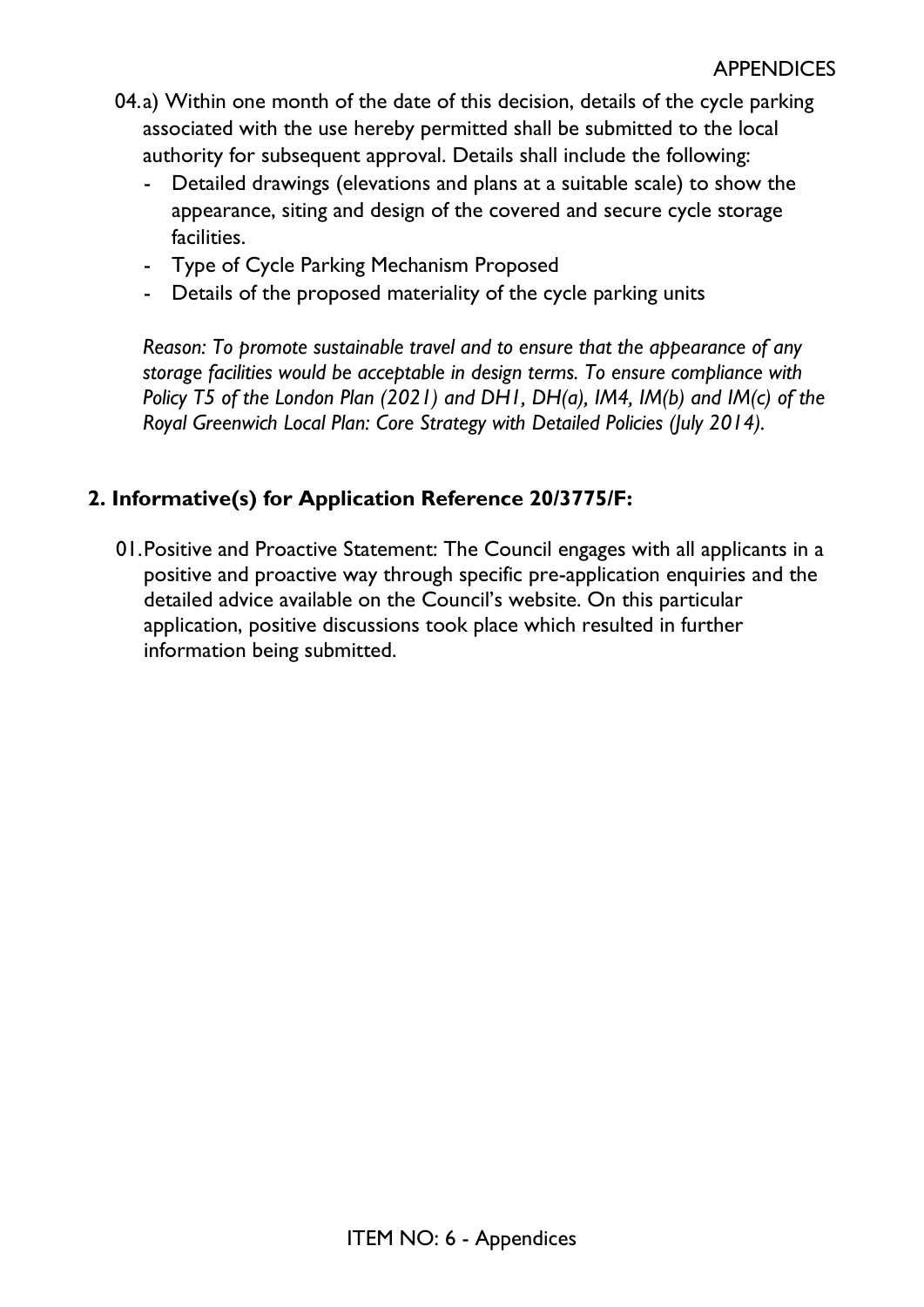## **Appendix 3 – National, regional and local planning policies and Supplementary Planning Guidance / Documents.**

1. **The London Plan (March 2021)** – The following policies are of consideration:

## *Design Policies*

Policy D3 – Optimising site capacity through the design led approach Policy D6 – Housing Quality and Standards Policy D14 – Noise

### *Housing Policies*

Policy H9 - Ensuring the best use of stock

### *Sustainable Infrastructure Policies*

Policy SI7 - Reducing waste and supporting the circular economy Policy SI8 – Waste Capacity and Net Waste Self Sufficiency

## *Transport Policies*

Policy T2 – Healthy Streets Policy T5 - Cycling Policy T6 - Car Parking Policy T6.1 – Residential Parking

2. **The Royal Greenwich Local Plan: Core Strategy with Detailed Policies ("Core Strategy" – 2014) –** The main Core Strategy policies relevant to this application are:

### *Housing Policies*

- H1 New Housing
- H2 Housing Mix
- H5 Housing Design

### *Design and Heritage Policies*

- DHI Design
- DH(a) Residential Extensions
- DH(b) Protection of Amenity for Adjacent Occupiers

### *Environment and Climate Change Policies*

E(a) Pollution